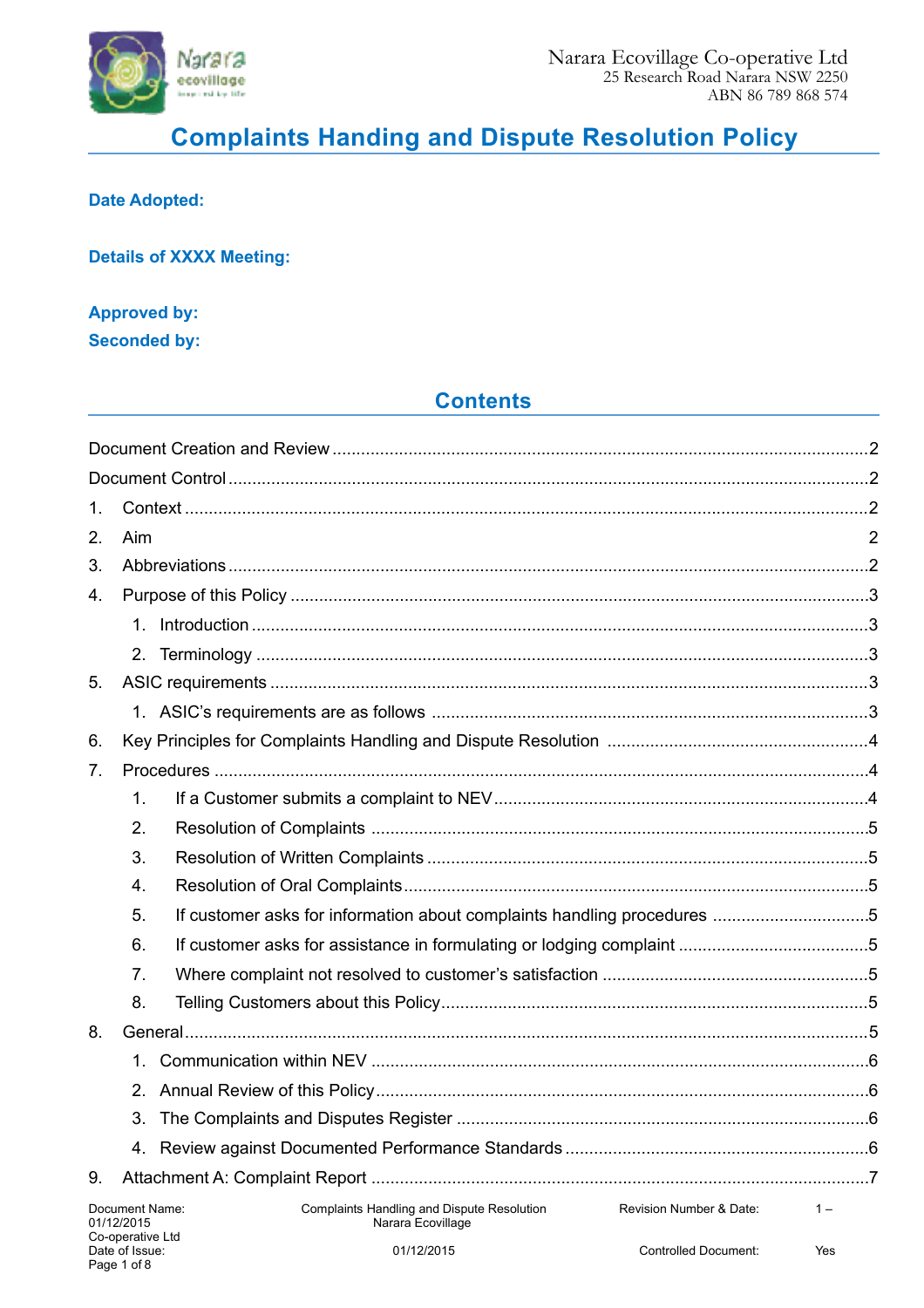# **Document Creation and Review**

| <b>Revision No</b> | Author      | <b>Reviewed By</b> | <b>Approved By</b> | Dat           |
|--------------------|-------------|--------------------|--------------------|---------------|
|                    | Donna Carev |                    |                    | December 2015 |
|                    |             |                    |                    |               |

# **Document Control**

| <b>Revision No</b> | <b>Status</b> | <b>Issued</b> |              | <b>Date</b> |
|--------------------|---------------|---------------|--------------|-------------|
|                    |               | <b>Nam</b>    | Organisation |             |
|                    |               |               |              |             |

### **1. Context**

Narara Ecovillage Co-operative Limited (NEV) is creating a socially, environmentally and economically sustainable community.

NEV will be responsible for the design, construction, commission, operation and maintenance of all energy, potable, non-potable and sewerage infrastructure and distribution networks from source to the customer connection points in accordance with the Water Services Association of Australia (WSAA) guidelines.

NEV plans to produce and treat water on site for household use, irrigation and possibly for small commercial applications. NEV goal is to become carbon neutral, self sufficient and independent in energy. This aspect is critical to the success of the village and the quality of life of NEV residents and visitors. NEV aims to be self-sufficient in providing water and be a model for sustainable water management for a community.

# **2. Aim**

The purpose of this Policy is to set out how NEV Water deals with complaints and resolves disputes from customers. While it is hoped that there will be few complaints received from customers, it is recognised that complaints may arise and this Policy will assist workers with the process involved for handling complaints and resolving disputes.

When necessary or appropriate, NEV Water may make use of an approved ombudsman scheme such as EWOS (Energy & Water Ombudsman NSW).

### **3. Abbreviations**

- EWOS Energy & Water Ombudsman NSW
- NEV Narara Ecovillage Co-operative Limited
- WSAA Water Services Association of Australia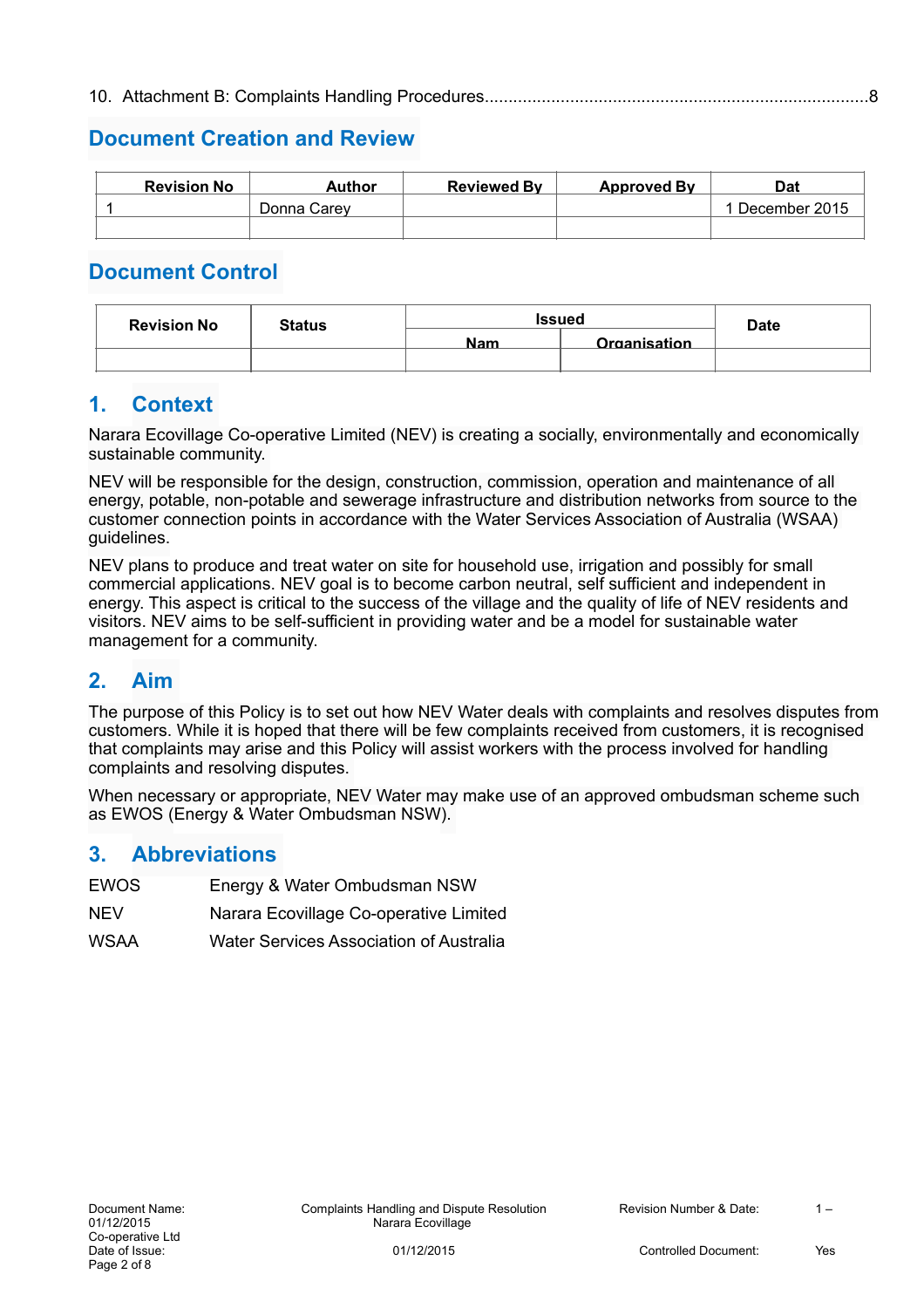# **4. Purpose of this Policy**

#### **1. Introduction**

- NEV Water is committed to dealing with complaints and resolving disputes efficiently and fairly. The NEV Board expressly endorses this commitment
- Handling complaints well gives NEV Water an opportunity to better understand its customers, improve service and minimise disputes
- Workers are required to follow this Policy
- If you have any queries about this Policy, you should contact NEV's Customer Relations Officer, (i.e. the Company Secretary) by phone on 1300 NARARA

#### **2. Terminology**

- *Narara Ecovillage* also means NEV for the purposes of this policy
- *Board* means the board of directors of NEV
- *Customer* means an NEV Water customer
- *Complaint* means any expression of dissatisfaction with a product or service offered or provided by NEV Water 1
- A complaint can be made orally or in writing
- *Dispute* means a pursued unsatisfied complaint <sup>2</sup>. In other words, it is a matter that has been dealt with as a complaint under this Policy but where the complainant is still not satisfied with the outcome
- *Relevant Workers* means employees, consultants and contractors who may receive complaints from customers

# **5. ASIC requirements**

#### **1. ASIC's requirements are as follows 3**

- a. The complaints/disputes handling procedures must satisfy the Essential Elements of Effective Complaints Handling set out in section 2 of AS 4269-1995 (these Essential Elements are set out in paragraph 6.1 of these Procedures).
- b. The procedures must appropriately document the internal complaints handling and dispute resolution procedures.

This includes setting out in writing the procedures and policies for:

- receiving complaints
- investigating complaints
- responding to complaints within appropriate time limits
- referring unresolved complaints to an external dispute resolution scheme
- recording information about complaints
- identifying and recording systemic issues
- the types of remedies available for resolving complaints, and
- internal structures and reporting requirements for complaints handling

A copy of the procedures must be available to all Relevant Workers.

A simple and easy-to-use guide to the procedures should also be made available to customers either on request or when they want to make a complaint.

c. The procedures must include a system for informing complainants about the availability and accessibility of the relevant external dispute resolution scheme.

Document Name: Complaints Handling and Dispute Resolution Revision Number & Date: 1 – 1<br>01/12/2015 **Revision Stand And Alta Revillage** Resolution Revision Number & Date: Narara Ecovillage

<sup>&</sup>lt;sup>1</sup> AS 4269-1995, para 1.4.2

<sup>&</sup>lt;sup>2</sup> AS 4269-1995, para 1.4.4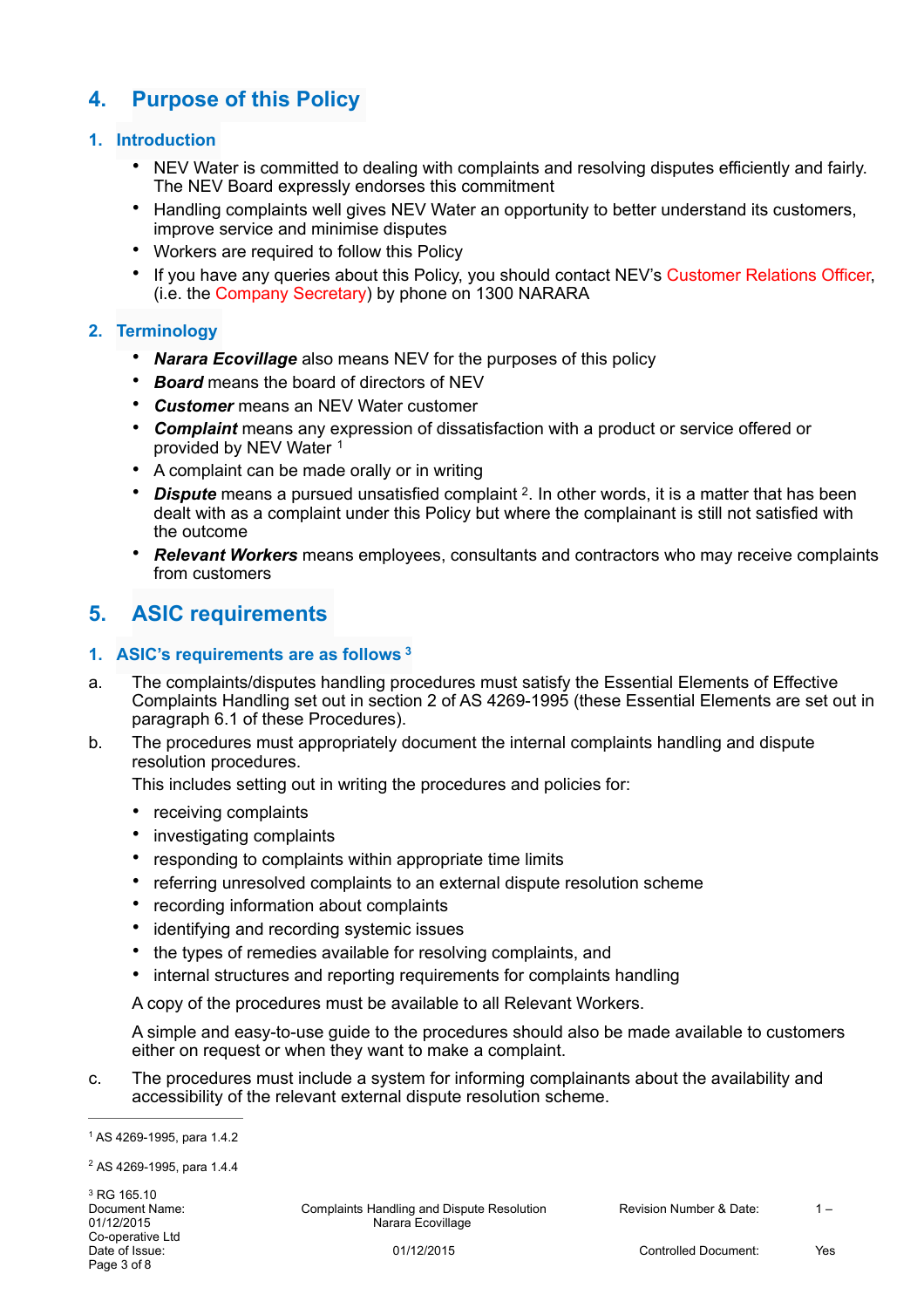This means that this Policy must provide that if a complaint has been through the internal Complaints Handling Process but remains unresolved, or is not resolved within the appropriate time limits, the relevant complaints handling workers:

- must inform the complainant that they have a right to pursue their complaint with an external dispute resolution scheme, and
- provide details about how to access the relevant external dispute resolution scheme

# **6. Key Principles for Complaints Handling and Dispute Resolution 4**

The Key Principles which underpin this Policy are as follows:

- a. NEV is committed to the efficient and fair resolution of complaints (noting that in this context, "fairness" means fairness to both the complainant and the person complained about)
- b. NEV has allocated adequate resources for handling complaints
- c. NEV tells *Relevant Workers* and *Customers* about its complaints handling policy
- d. NEV makes this complaints handling mechanism available to all of its customers
- e. If appropriate and a complainant requests, NEV will provide assistance to the complainant in the formulation and lodgement of complaints
- f. NEV aims to deal with complaints quickly and courteously
- g. Subject to statutory requirements, complaints handling under this Policy is at no charge to the complainant
- h. The Customer Relations Officer (where appropriate in conjunction with the General Counsel) has the capacity to determine and implement remedies to complaints/disputes
- i. Data is collected and recorded about complaints, and their outcomes
- j. Complaints are classified and analysed so that systemic or recurring problems are identified and rectified
- k. There is appropriate reporting on the operation of this Policy against documented performance standards
- l. This Policy is reviewed at least annually to ensure that it is delivering effective outcomes

This Policy embraces these Key Principles.

# **7. Procedures**

#### **1. If a Customer submits a complaint to NEV**

NEV:

- a. must, if the complaint is oral, either resolve it "on the spot" to the customer's satisfaction, or if that is not done, request the *Customer* to submit a written complaint (however, there is no requirement that the complaint be in writing before it can be dealt with according to these procedures), and refer the complaint to the Customer Relations Officer;
- b. must, if the complaint is in writing, acknowledge in writing receipt of the complaint as soon as practicable and in any event within 14 days from receipt, and enclose a copy of this Policy for the customer's information;
- c. must ensure that the complaint receives proper consideration resulting in a determination by the Customer Relations Officer as the person designated by NEV as appropriate to handle complaints;
- d. must act in good faith in dealing with and resolving the complaint;
- e. must investigate the complaint including by:
	- i. seeking all relevant information from the complainant;

Document Name: Complaints Handling and Dispute Resolution Revision Number & Date: 1 – 1<br>01/12/2015 **Revision Standard Resolution** Rarara Ecovillage Narara Ecovillage

These "Key Principles" address the "Essential Elements of Effective Complaints Handling" in Section 2 of AS 4 4269-1995<br>Document Name: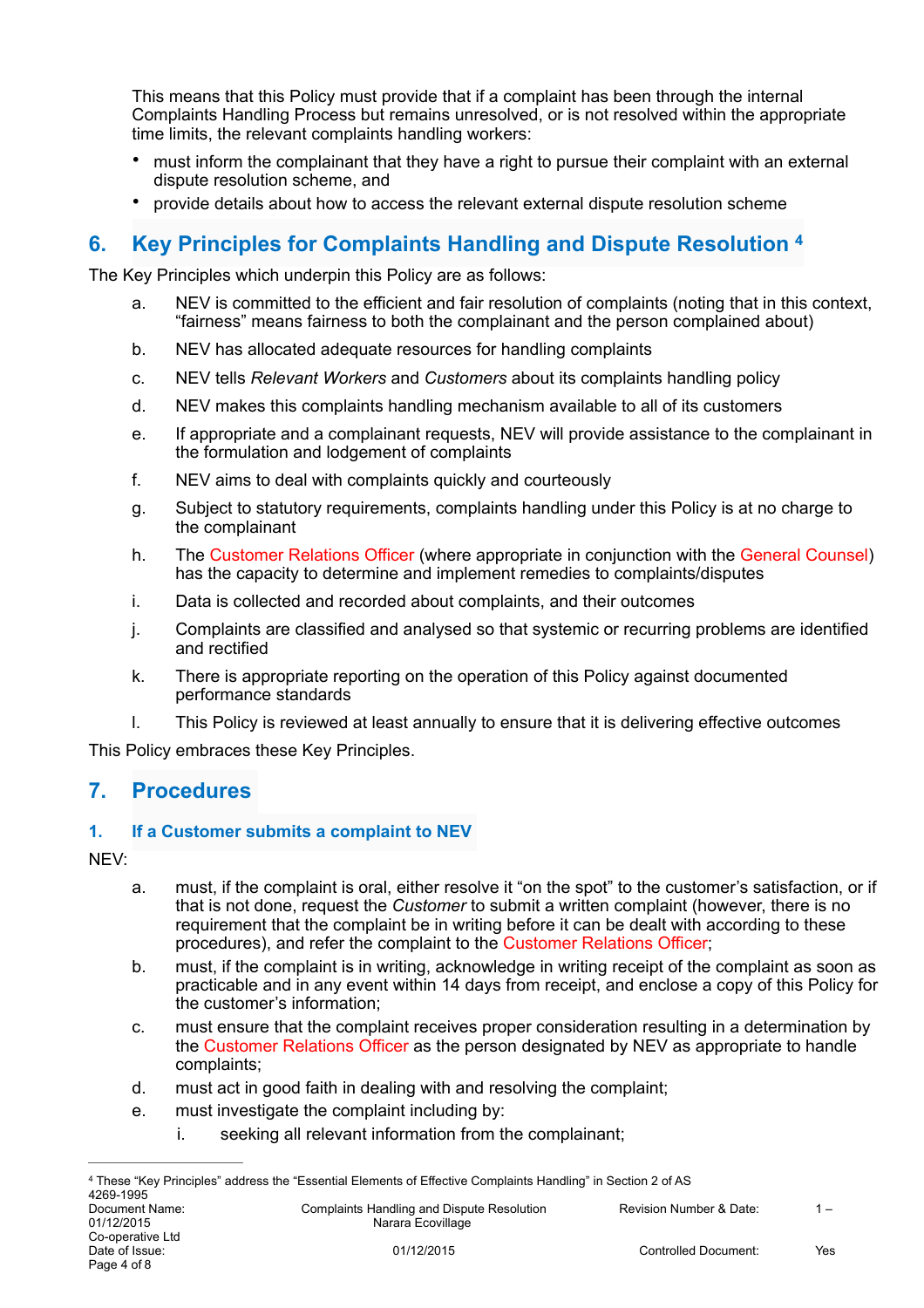- ii. obtaining all relevant information from NEV workers,
- f. may in its discretion give any appropriate remedy to the complainant, including any of the following:
	- i. information and explanation regarding the circumstances giving rise to the complaint;
	- ii. an apology; or
	- iii. compensation for loss incurred by the complainant,
- g. must communicate to the complainant in relation to the complaint as soon as practicable and in any event not more than 45 days after receipt by NEV of the complaint:
	- i. the determination in relation to the complaint;
	- ii. the remedies (if any) available to the *Customer*; and
	- iii. information regarding any further avenue for complaint.

#### **2. Resolution of Complaints**

All oral complaints not resolved "on the spot" and all written complaints must be referred to the Customer Relations Officer on receipt. The Customer Relations Officer must ensure the steps listed in 6.1(b)-(g) are carried out. In doing this, the Customer Relations Officer must take into account and act consistently with the Key Principles set out in Section 8 of this Policy. The Customer Relations Officer must liaise as appropriate with the General Counsel when dealing with and resolving complaints.

#### **3. Resolution of Written Complaints**

Where a customer has been notified in writing of a decision about a complaint, and no response has been received from the *Customer*, the complaint can be treated as "*resolved to the satisfaction of the customer*".

#### **4. Resolution of Oral Complaints**

These can be treated as "*resolved to the satisfaction of the customer*" where:

- a. the complaint has been resolved to the customer's satisfaction "*on the spot*" or
- b. the customer has been notified of a decision about a complaint, and no response has been received from the customer, the complaint can be treated as "*resolved to the satisfaction of the customer*"

#### **5. If customer asks for information about complaints handling procedures**

If a *Customer* asks for information about NEV's complaints handling methods, workers must refer that request to the Customer Relations Officer as soon as possible. The Customer Relations Officer must ensure the customer is provided with a copy of this Policy within 7 business days of the request.

#### **6. If customer asks for assistance in formulating or lodging complaint**

If a *Customer* asks for assistance in the formulation and lodgement of his/her complaint, workers must refer that request to the Customer Relations Officer as soon as possible. The Customer Relations Officer must ensure reasonable assistance is provided to the customer.

#### **7. Where complaint not resolved to customer's satisfaction**

For each complaint that cannot be resolved to the customer's satisfaction within 45 days, the Customer Relations Officer must inform the complainant in writing that the complainant may have a right to pursue their complaint with Energy & Water Ombudsman Service NSW (EWOS) and provide details about how to access EWOS, or the designated arbitrator to be determined between NEV and IPART.

#### **8. Telling Customers about this Policy**

NEV must tell *Customers* about this Policy in each service contract, and make it available on their website.

# **8. General**

Document Name: Complaints Handling and Dispute Resolution Revision Number & Date: 1 – 01/12/2015<br>
Rarara Ecovillage Complaints Handling and Dispute Resolution Narara Ecovillage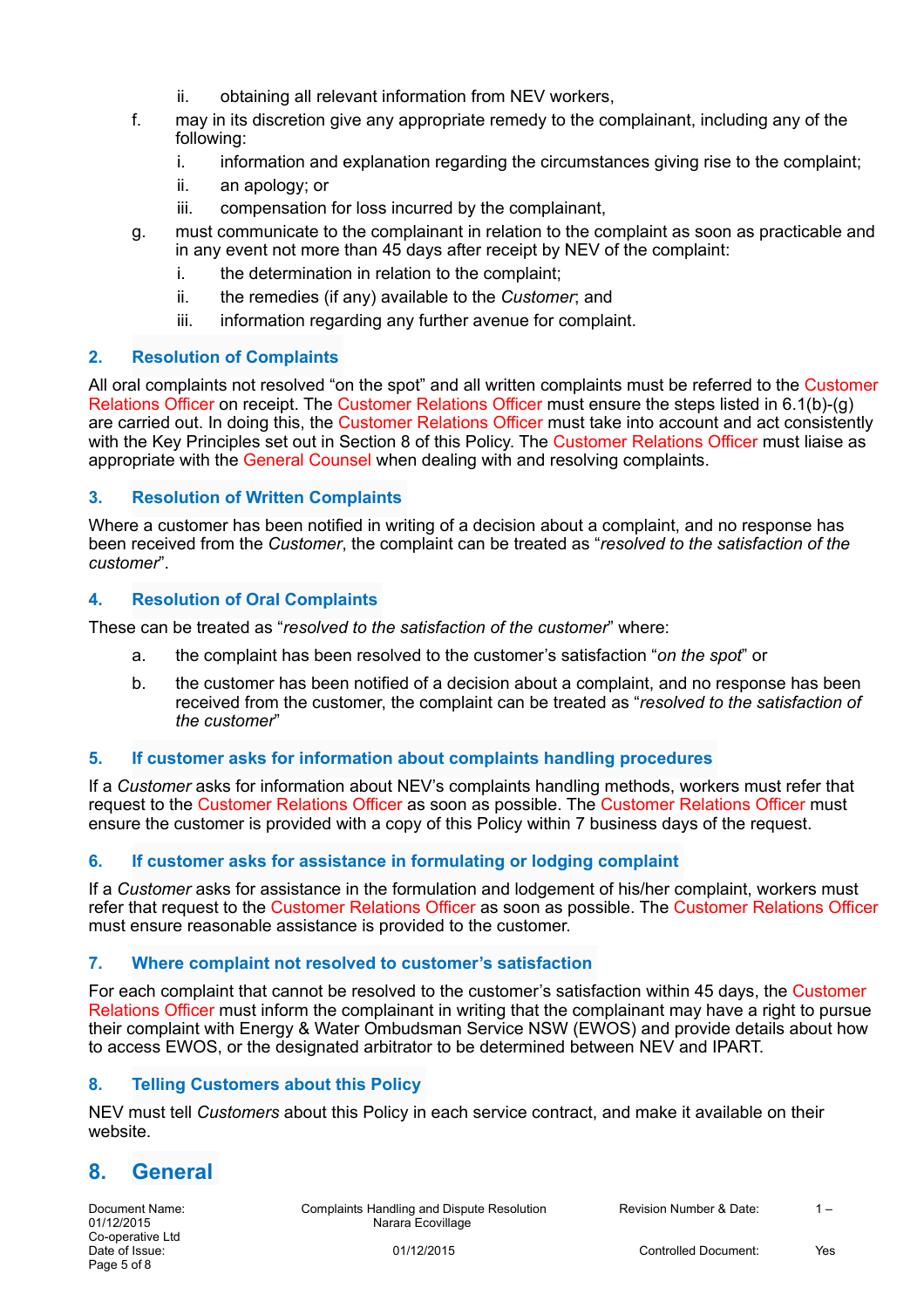#### **1. Communication within NEV**

All *Relevant Workers* must be made aware of this Policy. It is the responsibility of the Customer Relations Officer to ensure this occurs.

Periodically (at least annually), the Customer Relations Officer must remind all *Relevant Workers* about this Policy.

#### **2. Annual Review of this Policy**

The Customer Relations Officer is responsible for ensuring this Policy is adhered to.

Periodically (at least annually), the Customer Relations Officer must review this Policy and report the outcome of this review to the CEO.

When reviewing this Policy, consideration must be given to whether the Policy:

- continues to comply with all applicable legislative requirements; and
- efficiently delivers effective outcomes.

#### **3. The Complaints and Disputes Register**

The Customer Relations Officer must ensure that a Complaints and Disputes Register is established, maintained and kept up to date. The Register is comprised of a copy of each Complaint Report (refer to Attachment A).

At a minimum, the Register must include the following information about every complaint and/or dispute that is received:

- Date complaint made/dispute notified Nature of complaint/issue
- Date resolved
- How resolved
- Was dispute referred to Ombudsman or arbitrator
- Does complaint/dispute indicate a recurring or systemic issue
- If yes, action taken to ensure issue does not recur/that systemic issue addressed

The Customer Relations Officer must periodically review the Register to check, amongst other things, that:

- complaints are being handled appropriately, including in accordance with this Policy, and within the required timeframes
- systemic or recurring complaints are being identified, and that the cause of those complaints is being identified and remedied

The Complaints and Disputes Register must be tabled at least quarterly at the NEV Water Utility group meetings.

#### **4. Review against Documented Performance Standards**

The Customer Relations Officer must establish documented performance standards against which adherence to this Policy can be tested. Those standards must be based on the requirements of this Policy. The Customer Relations Officer must review the adequacy and appropriateness of those standards, and amend them as necessary.

Periodically (at least annually), the Customer Relations Officer must review the operation of the Policy against the documented performance standards and report the outcome of this review to the CEO.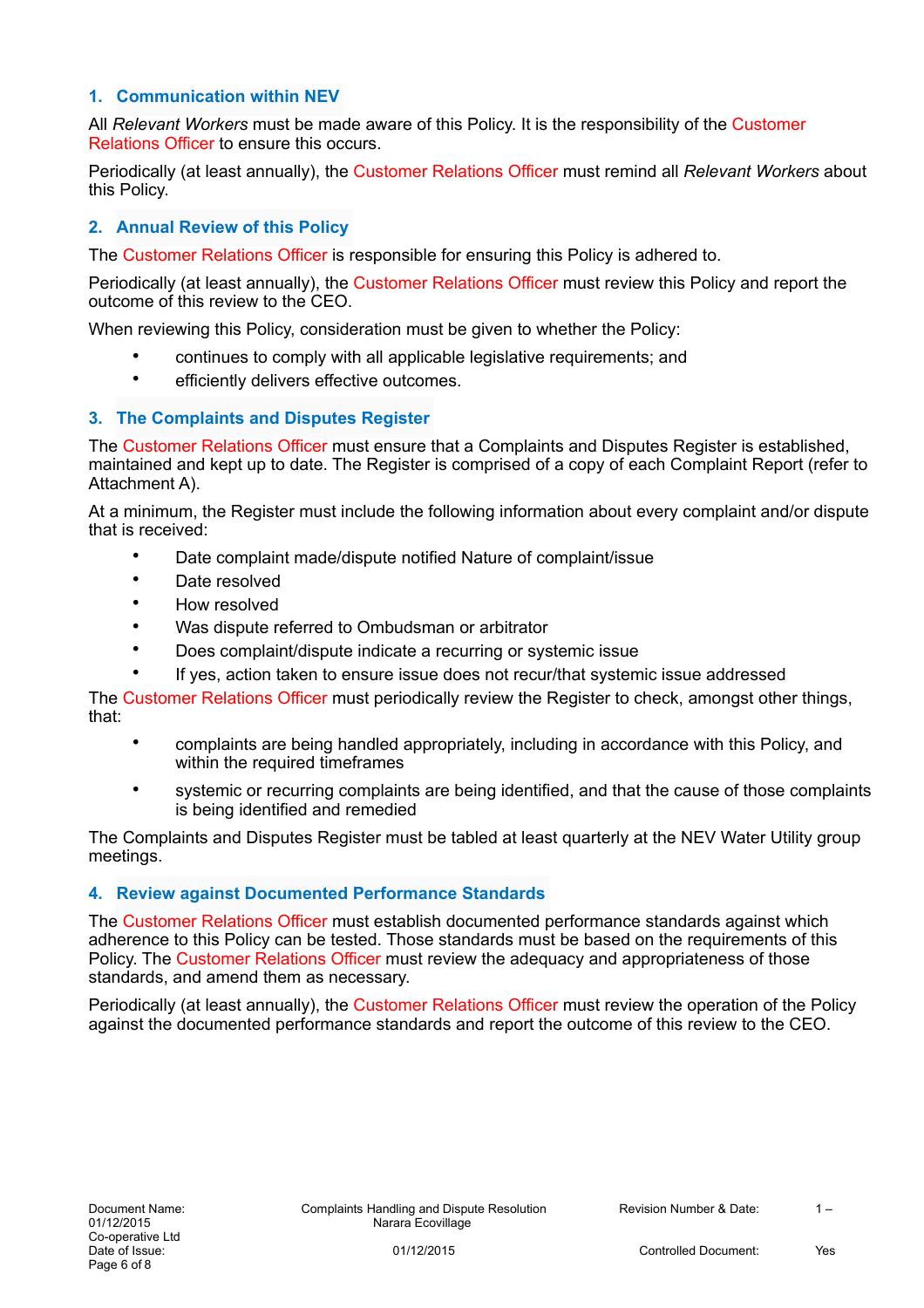# **9. Attachment A: Complaint Report**

| 1.  | Date of this Report                                                                                             |  |
|-----|-----------------------------------------------------------------------------------------------------------------|--|
| 2.  | Date complaint made / dispute notified                                                                          |  |
| 3.  | Date resolved                                                                                                   |  |
| 4.  | How resolved                                                                                                    |  |
| 5.  | Was complaint / dispute referred to arbitration or<br>the Ombudsman Service                                     |  |
| 6.  | Does complaint / dispute indicate a recurring or<br>systemic issue                                              |  |
| 7.  | If yes, what action was taken to ensure the<br>issue does not recur / that systemic issue has<br>been addressed |  |
| 8.  | Date by which remedial action must<br>be completed                                                              |  |
| 9.  | Date remedial action completed                                                                                  |  |
| 10. | Who is responsible for ensuring this action is<br>carried out                                                   |  |
| 11. | Date by which this action must be completed                                                                     |  |
| 12. | Date action completed                                                                                           |  |
| 13. | Is complaint / dispute significant?                                                                             |  |
| 14. | If yes - date notified to NEV Board                                                                             |  |
| 15. | If yes - date notified to Network Operations<br><b>Group Meeting</b>                                            |  |